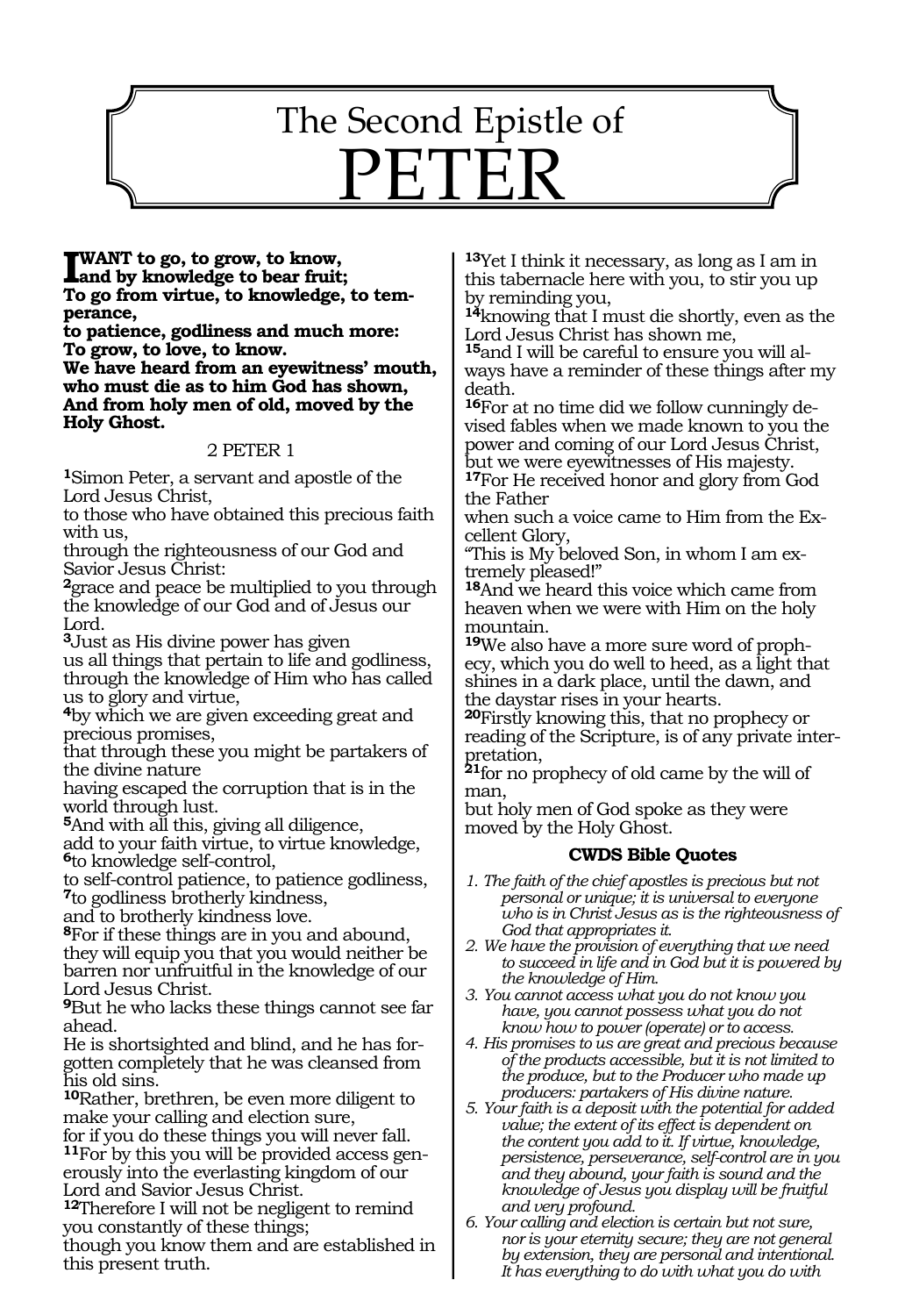### **2 PETER 1**

*your faith.*

- *7. Just as our watchfulness and the security of our faith must be constant and continuous, even so ministry to the saints, admonishing, charging and stirring them is constant and continuous.*
- *8. Be a witness while you live and leave a witness that will live-on and last beyond you through mentorship and works.*
- *9. Fables for fame but no fable for the name of the Lord Jesus Christ; the apostles were eye-witnesses, we are life witnesses.*
- *10. You are better off believing the word you receive by so many witnesses until the day star (personal revelation) rises in your heart or you see Jesus in person, which may be too late.*
- *11. You may have a personal revelation of the word but there is no private interpretation.*
- *12. The prophetic scriptures were spoken to trusted men of old as moved by the Holy Spirit; conveyed by character and carried by clarity of the source.*

#### **PRAYER POINTS**

- • I drive away every notion in the heart of believers that their faith is mediocre or that places limitations to their vision. By the Spirit I declare dream big; accomplish great things. Amen.
- O that I may know You Father; enrich believers in the knowledge of You and commit them to passionate pursuit of this precious knowledge. Amen.
- • Divine revelations in the things of God be my portion today; Lord, give to believers a full appreciation of the God in us. Amen.
- I declare that I am not just a product of the Holy Spirit, but I am a producer because I have the Holy Spirit and I partake in the divine nature of God the creator. Amen.
- • Holy Spirit, I value this deposit of faith You have given me; now I will put my faith to work and nothing can stop me. Amen.

# **GOD** knows how to deliver the godly<br> **He linear hour to deliver now**

**He knows how to deliver you. And He also has the power to reserve the ungodly for judgment, so be careful what you do.**

**He who did not spare the angels, and in the days of Noah sent a flood.**

**Sodom and Gomorrah knew His wrath quite well;**

**So righteous or wicked, any way it goes, To deliver and to reward… truly, God knows.**

#### 2 PETER 2

**<sup>1</sup>**But there were also false prophets among the people,

even as there shall be false teachers among you

who will secretly bring in destructive heresies, denying the Lord who bought them;

bringing on themselves swift destruction. **<sup>2</sup>**And many will follow their destructive ways, by reason of whom the way of truth shall be spoken of as evil.

**<sup>3</sup>**By covetousness, they will exploit you with deceptive words.

Whose judgment, for a long time, has not been idle,

and their destruction does not slumber. **<sup>4</sup>**For if God did not spare the angels who sinned,

but cast them down to hell and delivered them into chains of darkness to be reserved for judgment;

**<sup>5</sup>**and he did not spare the old world, but saved Noah, one of eight persons,

a preacher of righteousness,

bringing in the flood on the world of the ungodly;

**6**and turning the cities of Sodom and Gomorrah into complete ashes,

condemning them with an overthrow, making them an example to those who afterwards shall live ungodly;

**<sup>7</sup>**and He delivered just Lot, vexed with the filthy conversation of the wicked.

**<sup>8</sup>**(For the righteous man dwelling among them, tormented his righteous soul from day to day, by hearing and seeing their lawless deeds).

**<sup>9</sup>**The Lord knows how to deliver the godly out of temptations and to reserve the unjust for punishment unto the day of judgment; **<sup>10</sup>**but especially those who walk according to

the flesh in the lust of uncleanness and despise authority.

They are presumptuous and self-willed. They are not afraid to speak evil of dignities. **<sup>11</sup>**Whereas angels, who are greater in power and might, do not bring reviling accusation against them before the Lord,

**<sup>12</sup>**but these, like natural brute beasts, made to be caught and destroyed,

speak evil of the things that they do not understand.

They will utterly perish in their own corruption **<sup>13</sup>**and will receive the reward of unrighteous- ness, as those who count it pleasure to riot in the daytime.

They are spots and blemishes, sporting in their own deceptiveness while they feast with you,

**<sup>14</sup>**having eyes full of adultery and that cannot cease from sin, trapping unstable souls. They have a heart trained in covetous prac-

tices and are accursed children.

**<sup>15</sup>**They have forsaken the right, having gone astray, following the way of Balaam the son of Bosor who loved the wages of unrighteousness,

**<sup>16</sup>**but he was rebuked for his iniquity; a dumb donkey speaking with a man's voice, restraining the madness of the prophet.

**17**These are wells without water, clouds carried by the tempest,

for whom the pitch of darkness is reserved forever.

**<sup>18</sup>**For when they speak the great swelling words of vanity,

they allure through the lust of the flesh, through lewdness, the ones who have actually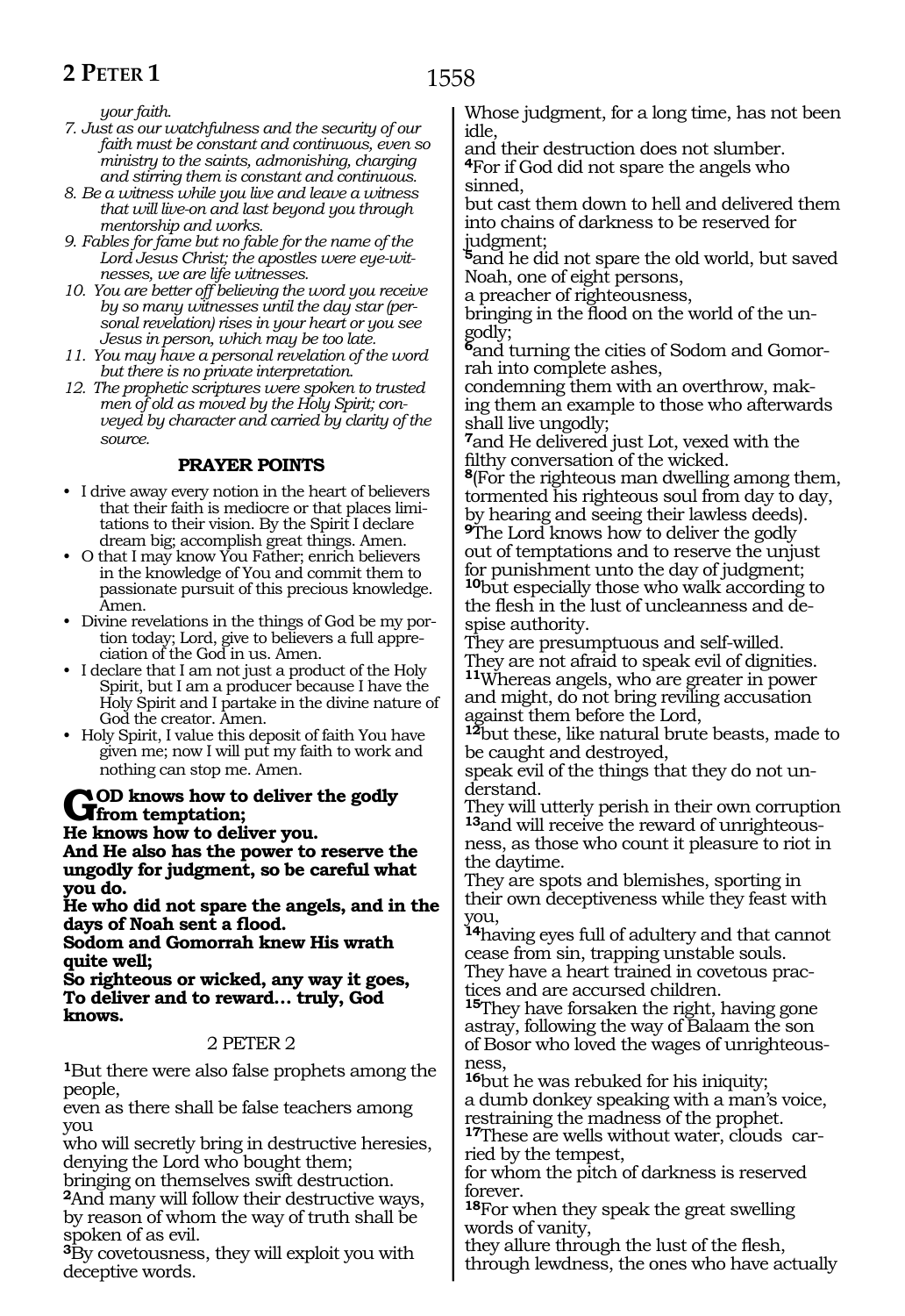escaped from those who live in error.

**<sup>19</sup>**While they promise liberty to them, they are slaves of corruption themselves;

for by whom a man is overcome, by the same he is brought into bondage.

**<sup>20</sup>**For if after they have escaped the pollutions of the world through the knowledge of the Lord and Saviour Jesus Christ,

they are again entangled in them and overpowered,

the latter end is worse for them than the beginning.

**<sup>21</sup>**For it is better for them if they had not known the way of righteousness,

than having known it, to turn away

from the holy commandments delivered to them.

**<sup>22</sup>**But to them it has happened according to the true proverb,

"A dog returns to his own vomit;

a sow who was washed returns to her wallowing in mud!"

#### **CWDS Bible Quotes**

- *1. Deception rides in high places to rival the truth but the sword of judgment and destruction runs in low and hidden places to avenge the truth.*
- *2. Covetousness causes corrupt people to compete with Christ for glory and for the souls of men.*
- *3. It is deception to appreciate the goodness of God and deny and dismiss His judgment; God is absolute in His ways, character and grace, but He is resolute in judgment.*
- *4. Your action will attract affection from God or attain His disaffection, anger and judgment.*
- *5. There are fallen angels roaming the earth as evil spirits and demons and there are angels in chains restrained until the Day of Judgment, but all deviant angels are condemned to one fiery judgment with time.*
- *6. Your righteousness may save you from an evil world but only your effort in reaching and changing your world can save your world with you in it from its evil judgment.*
- *7. It does not matter how righteous you are or how grieved you are with sin, you are as dysfunctional as sin if you do nothing about it; evil may not get into you but it will get you out and dislodge you from your comfort.*
- *8. Deliver righteousness and truth even when your world refuses to be delivered; they make their reservation for judgment but the Lord knows how to deliver the righteous.*
- *9. There is no dignity in speaking evil of dignitaries or despising authority even if they are at fault, for it removes your defense before God.*
- *10. There is no glory in accusation except to the Accuser of the Brethren; the angels of God do not bring our justified accusations before God, only just our strength, hope and promise.*
- *11. When you wring your brother's wrong, you wrong your brother's right to the redemptive blood of Christ; your role is reconciliation and not condemnation.*

#### **PRAYER POINTS**

- • Spirit of truth, bring every falsehood in my life and in my nation into judgment today. Amen.
- Fire of the living God, burn out covetousness

from the hearts of believers. Amen.

- Righteous God, You are a God of judgment; Your righteousness compels You to judge; help us to align ourselves with You. Amen.
- Most Holy God, if the angels are not immune to judgment, I tremble in fear of You and align myself, in the name of Jesus.
- King of kings, let the salt in believers be savory to the earth; let the taste of the kingdom be on every tongue everywhere. Amen.

**Where is the promise of His coming? For since the fathers fell asleep, men say it is approaching, yet it has not been revealed.**

**He is coming; He is coming! Will you not be assured?**

**A thousand days in our sight is as one day to the Lord.**

**God is not slack in any promise; What He says He will surely do. I will be living godly, watching and ready; Will you be ready for Him, too?**

#### 2 PETER 3

**<sup>1</sup>**Beloved, this second epistle I now write to you

(in which I stir up your pure minds by way of reminder),

**<sup>2</sup>**that you may be mindful of the words which were spoken by the holy prophets, and of our commandments, the apostles of the Lord and Savior Jesus Christ.

**<sup>3</sup>**Knowing this, that in the last days scoffers will come, walking after their own lust, **<sup>4</sup>**saying, "Where is the promise of His coming? For since the fathers fell asleep, all things continue as they have been from the beginning of creation."

**<sup>5</sup>**For this they are willfully ignorant of: the heavens were of old by the word of God, and out of and in water stood the earth, **6**by which the world perished that then existed, when by water, it was overflowed.

**<sup>7</sup>**But the heavens and the earth which now exist, are kept by the same word, and are reserved for fire, against the day of

judgment and perdition of ungodly men. **<sup>8</sup>**But beloved, do not be ignorant of this one thing,

that with the Lord, one day is as a thousand years, and a thousand years as one day.

**9**The Lord is not slack concerning His promise, as some men count unfaithfulness, but is long-suffering toward us,

not willing that any should perish but that all should come to repentance.

**<sup>10</sup>**But the day of the Lord will come as a thief in the night, without warning,

in which the heavens will pass away with great noise, and the elements will melt with fervent heat.

Both the earth and the works, all that are in it will be burnt up.

**11**Since all these things shall be dissolved, determine what manner of person you ought to